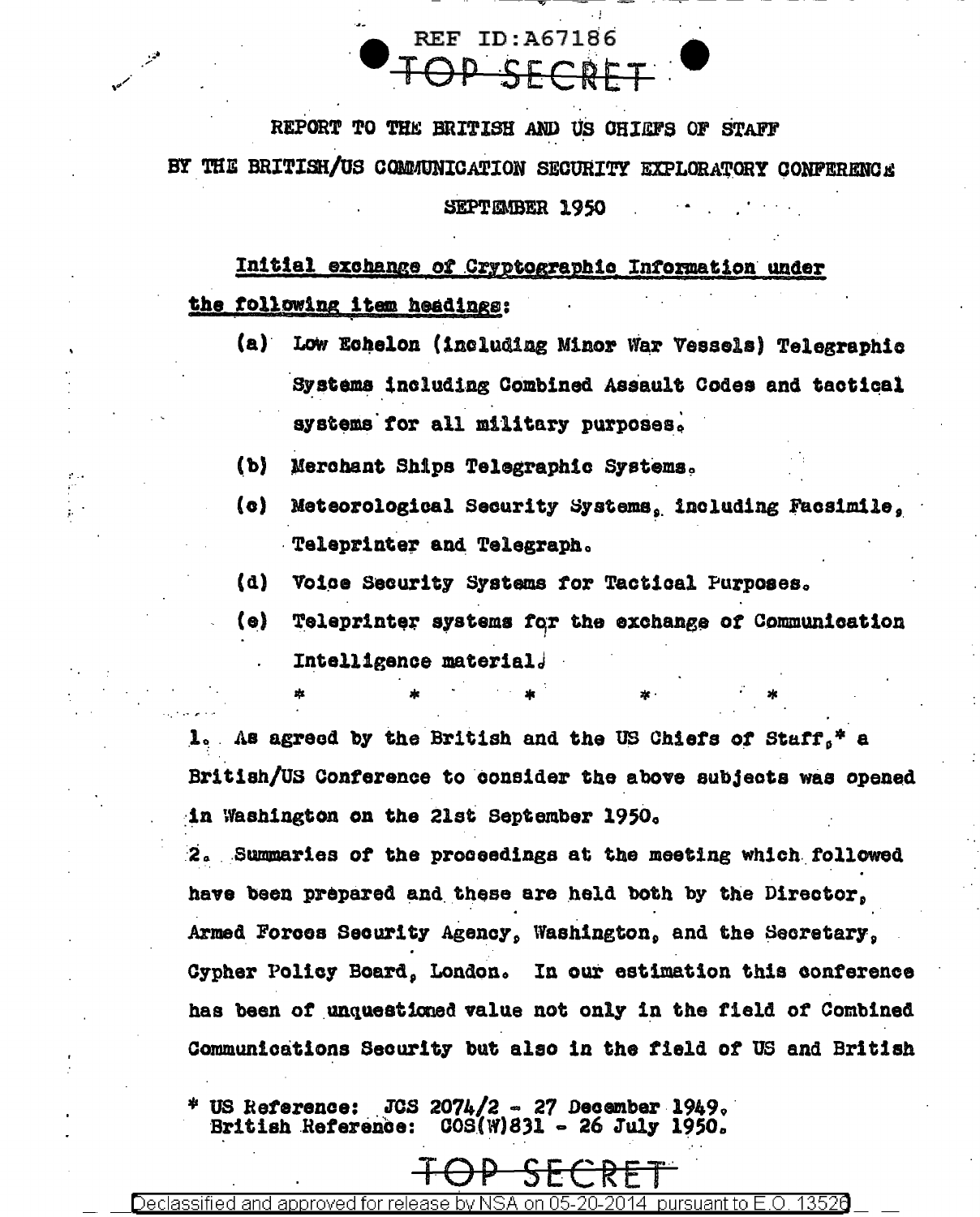Intra-Communications Security.

- It is recommended: з.
	- (a) That immediately and on a continuing basis, there be complete interchange of the technical details of the systems discussed in this conference. This should include technical visits.

**REF ID:A67186** TOP SECRET

- $(b)$ That discussion and interchange of technical information on certain other items of combined interest. such as the security aspects of IFF and authentication systems, be authorized.
- That security evaluations be made and exchanged on all  $(c)$ items discussed.
- That the U.S.-U.K. JCEC consider and resolve as a mat-(d) ter of urgency the operational requirements in all fields of Combined Cryptographic Communications.
- (e) That there be annual conferences on these subjects for the next four years, to be held alternately in London and in Washington, the first of these to take place in London in approximately nine months time.

The general recommendations in paragraph 3 above together 4. with the detailed conclusions of the Conference which are attached as Appendix A to this report are submitted for the approval of the British and U.S. Chiefs of Staff.

 $\mathbf{z}$ 

OP SECRET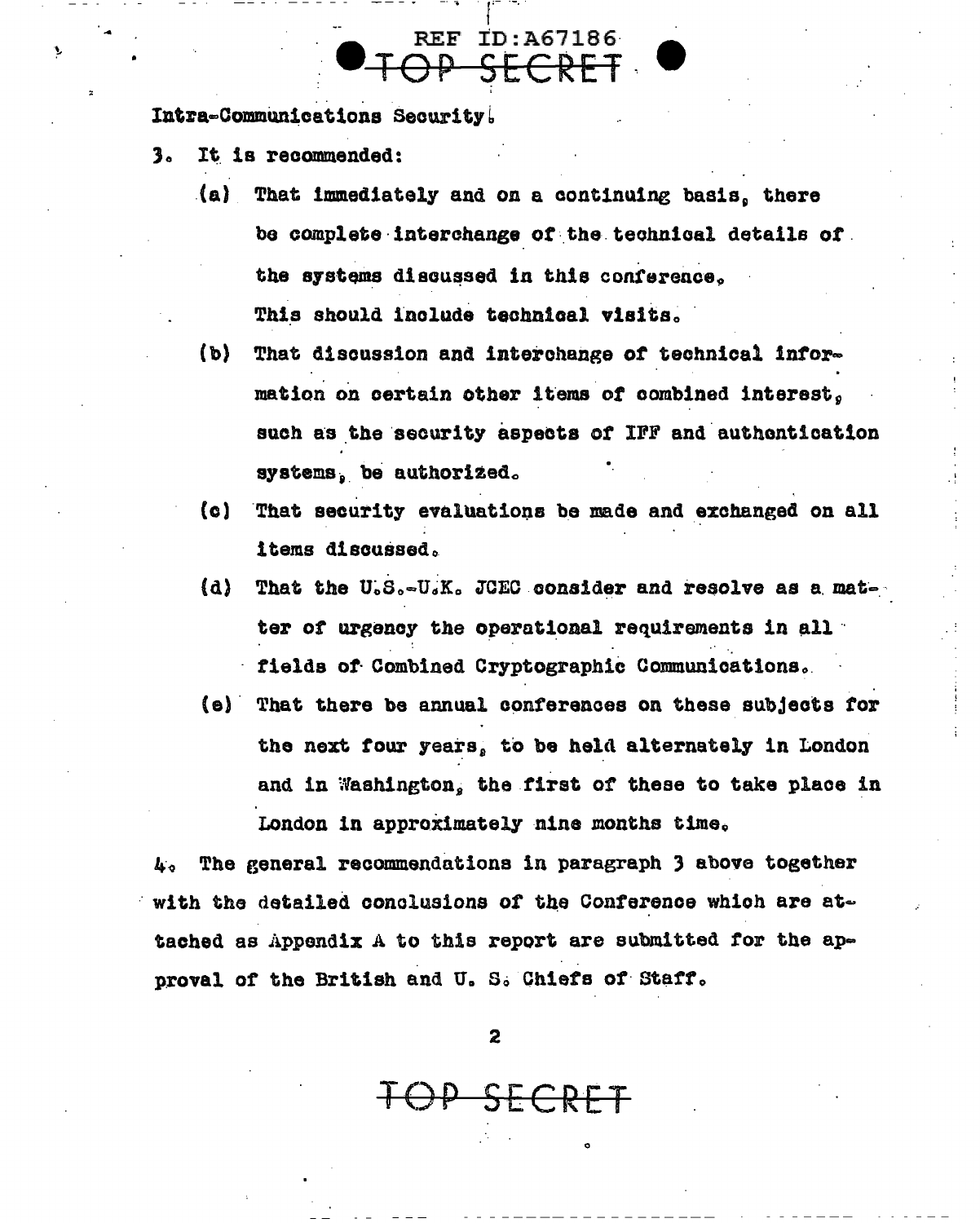## **CONCLUSIONS**

**APPENDIX** 

A. Low Echelon (including Minor War Vessels) Telegraphic Systems including Combined Assault Codes and Tactical

Systems for all Military Services

(1) No machine system is likely to be available for general combined use before 1954.

(2) If combined systems are required for any of the foregoing purposes in the interim period, some possible systems are:

Strip

Linex

Cursex

Playfex

Running Key Cipher

(3) To meet the long term requirements for low echelon combined systems selections should be made within the next 12 months. Some possible devices are:

DUP 1

AFSAM 7

"PCM"

AFSAM 9

MCM

Concert

Rollick

APPENDIX A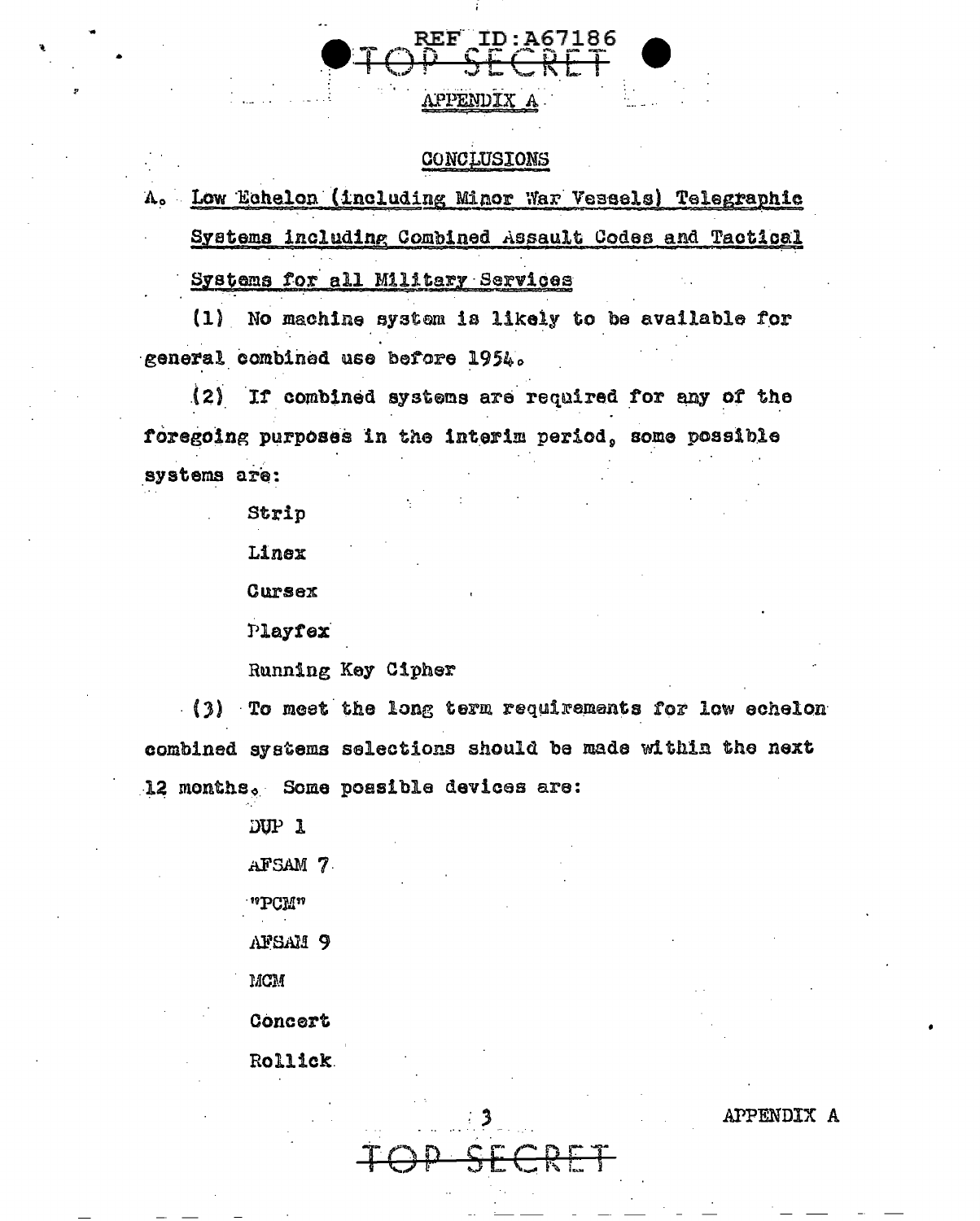**REF ID:A67186** 

# B. Merchant Ship Telegraphic Systems

A machine system of at least equivalent security but faster than Cursex, which is under consideration, should replace it, when available, and that such a system should be selected within the next 12 months. Some possible devices are:

a**b**CMa

 $DUP$  1

**AFSAM 7** 

MCAL

# a. Meteorological Security Systems, Including Facsimile, **Teleprinter and Telegraph**

(1) No machine crypto system for meteorological purposes is likely to be available for general combined use before 1954.

(2) If combined systems are required for meteorological purposes in the interim period, some possible devices are:

(a) Air-Ground - ASAD 1

Otmetoo

### Alamatoo

 $(b)$ Telegraph - CGM (modified for weather encipherment) Pencil and paper system for

very low echelon purposes.

(c) Teleprinter - ASAM 2-1

 $(d)$ **Facsimile - None available** 

(3) To meet the long term requirements for encipherment of meteorological data, selection should be made within the next 12 months. Some possible devices are:

SECRET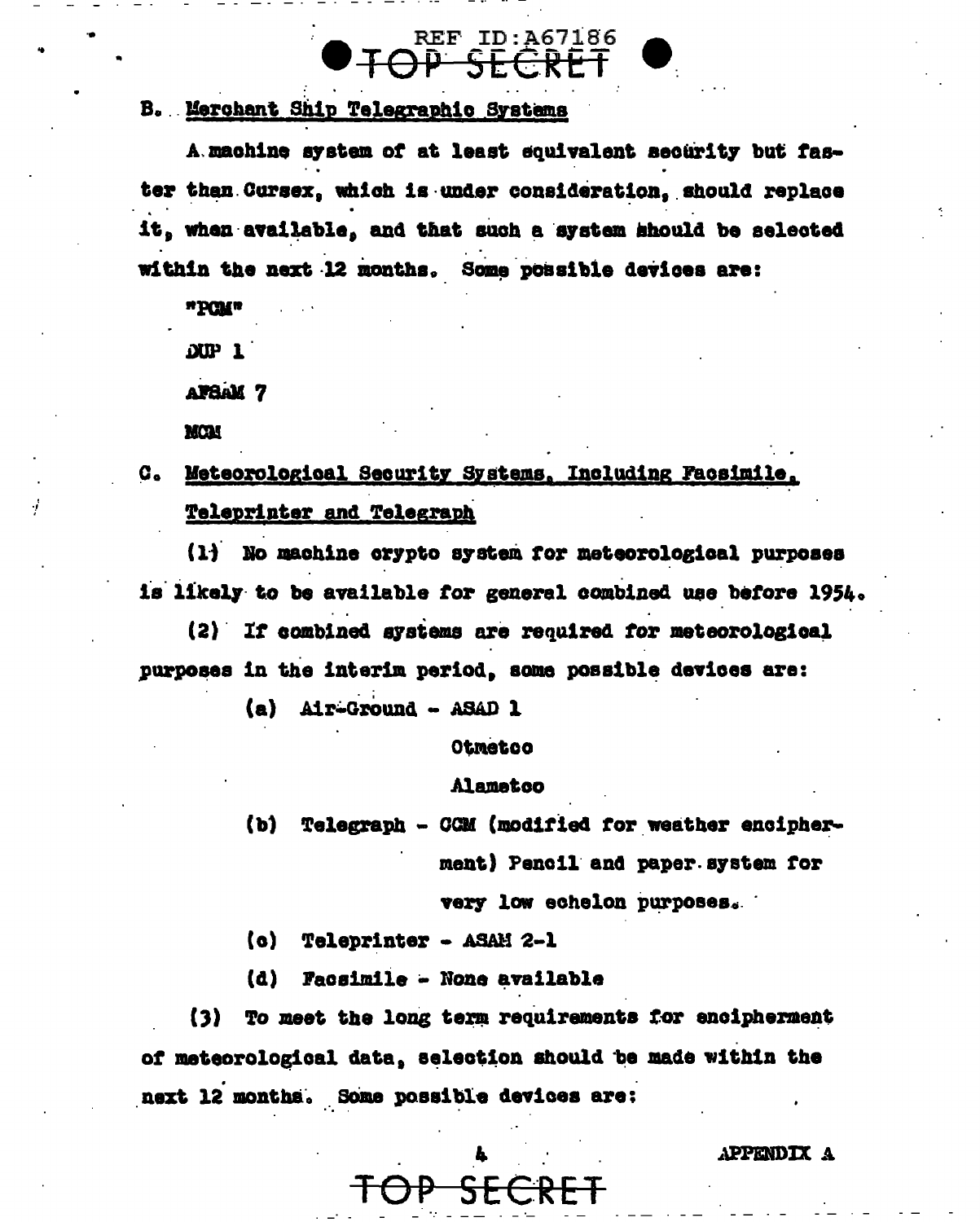

(a) Air-Ground - ASAD 1

Otmetoo

Alametco

Any available ciphony aystem

Telegraph - 7 rotor BOM with provision for  $(b)$ 

weather encipherment

**AFSAM 7** 

ulQNu

Singlet

Pendragon

DUP 1 - designed for weather.

encipherment

Pencil and paper systems

 $(a)$  Teleprinter - AFSAM 9

**ASAM 2-1** 

**Concert** 

Rollick

Mercury

 $(d)$  Cifax - ASAX 2

**NRL Cifax** 

#### **METFAX**

Selection in category (d) may not be possible until an **NOTE:** agreement is reached in the UK-US JOEC on the requirements and characteristics for plain text facsimile equipment and associated transmission systems for meteorological use.

 $5<sub>1</sub>$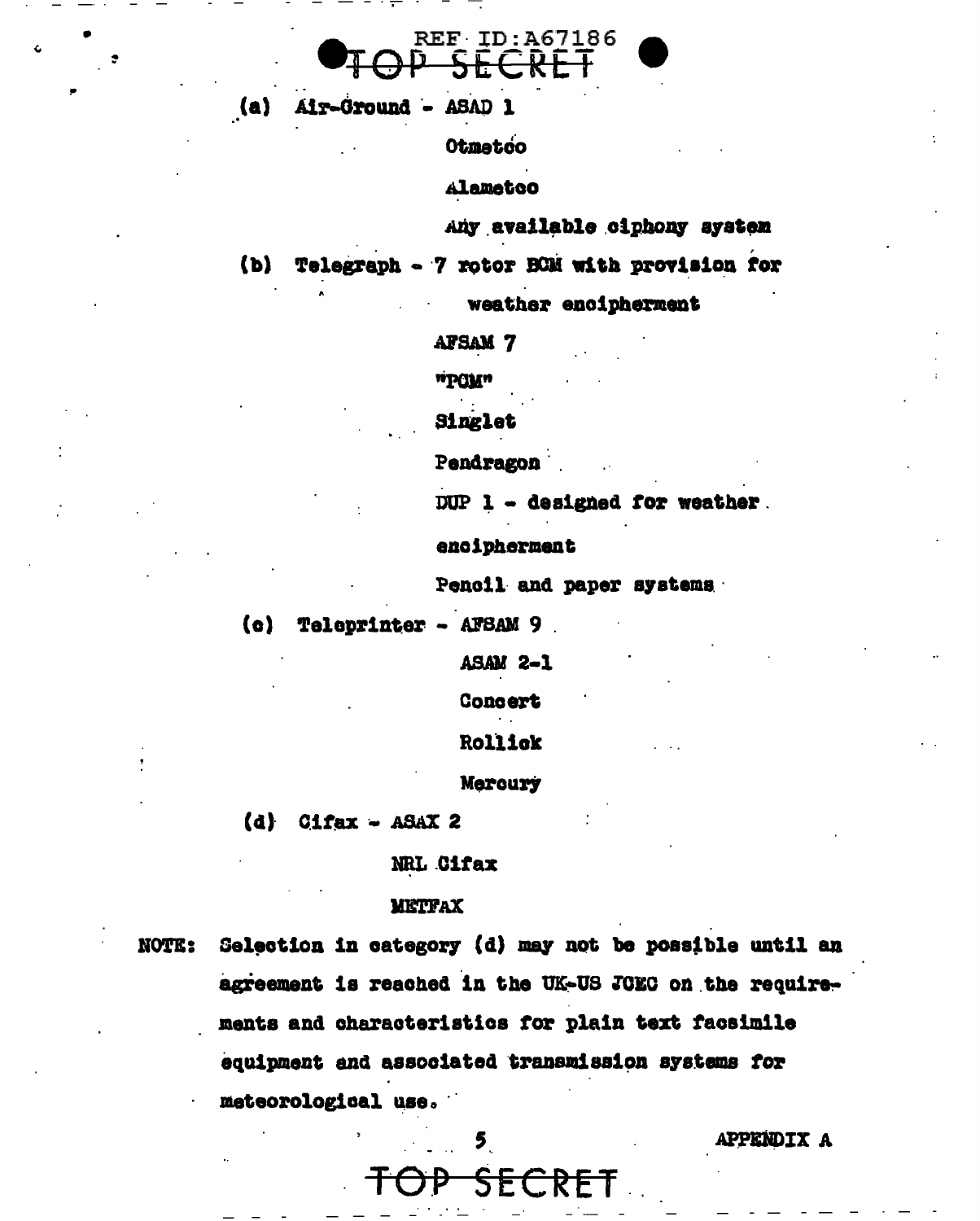D. Voice Security Systems for Tactical Purposes

(1) No ciphony system is likely to be available for general combined use before 1954.

(2) There are no possibilities for suitable devices in the interim period.

 $(3)$ To meet the long term requirements for combined ciphony systems selection should be made within the next 12 months. Some possible devices are:

> $(a)$  ASAY  $h$ (primarily designed as a low echelon

> > over circuits of normal band width) (designed primarily for airborne use; possibly suitable for general low echelon use; can be used with VHF transmission only and is capable of group working)

ciphony attachment; can be used only

(c) Hallmark

 $(b)$  ASAY  $8$ 

(primarily designed for tactical point to point circuits using VHF or wideband circuits; could be used to provide secure point to point teletype and facsimile transmissions)

(primarily designed for point to point ciphony over long and short distance circuits of normal band width)

Sorcerer

 $\mathbf{a}$ 

6

<del>SECRET</del>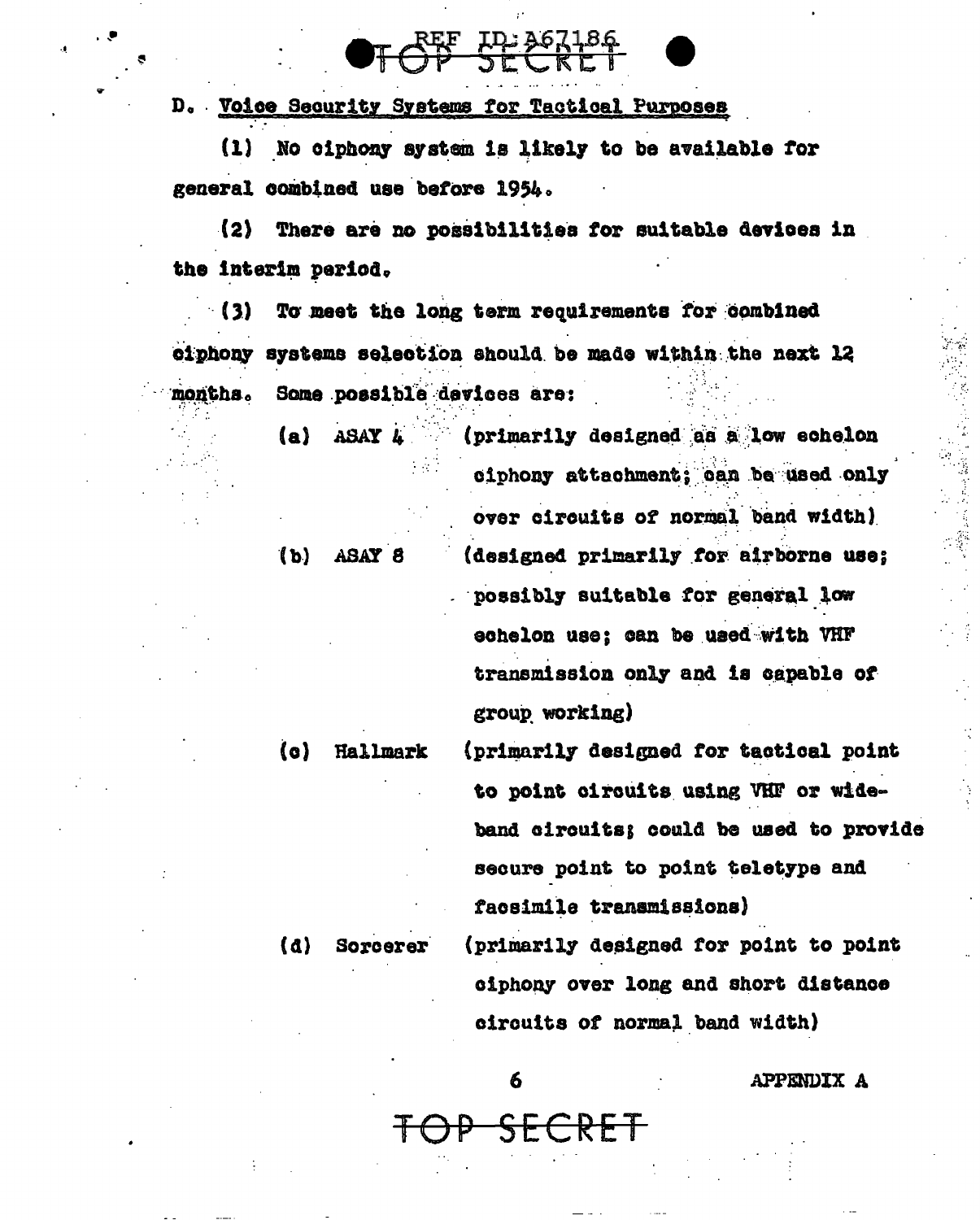AN/TRA 16 (primarily designed for microwave point  $\{o\}$ to point radio relay links, carrying 8 voice channels; can handle teleprinter with frequency multiplex)

**REF ID: A67186** 

ECRET

 $D-70$ (primarily designed for microwave point to point radio relay links, carrying 12 voice channels; can carry faceimile or teleprinter with frequency multiplex) (primarily designed for air-to-air and air-to-ground voice privacy system with minimum security of 20 minutes. Will operate with any existing U.S. aircraft voice transmitter or receiver. on frequencies as low as 175 KCS)

Teleprinter Systems for the Exchange of Communication g. Intelligence Material

 $(1)$ If there is to be an immediate substitution for ROCKEX a selection can be made from the following machines:

**ASAM 2-1** 

 $(1)$ 

 $\langle \mathbf{g} \rangle$ 

TSS

 $5U_0C_0C_0$ 

 $(2)$ Either machine is available in sufficient quantity to meet current requirements in the exchange of intelligence material.

APPENDIX A

计计算 医血管 医神经性神经病 医神经的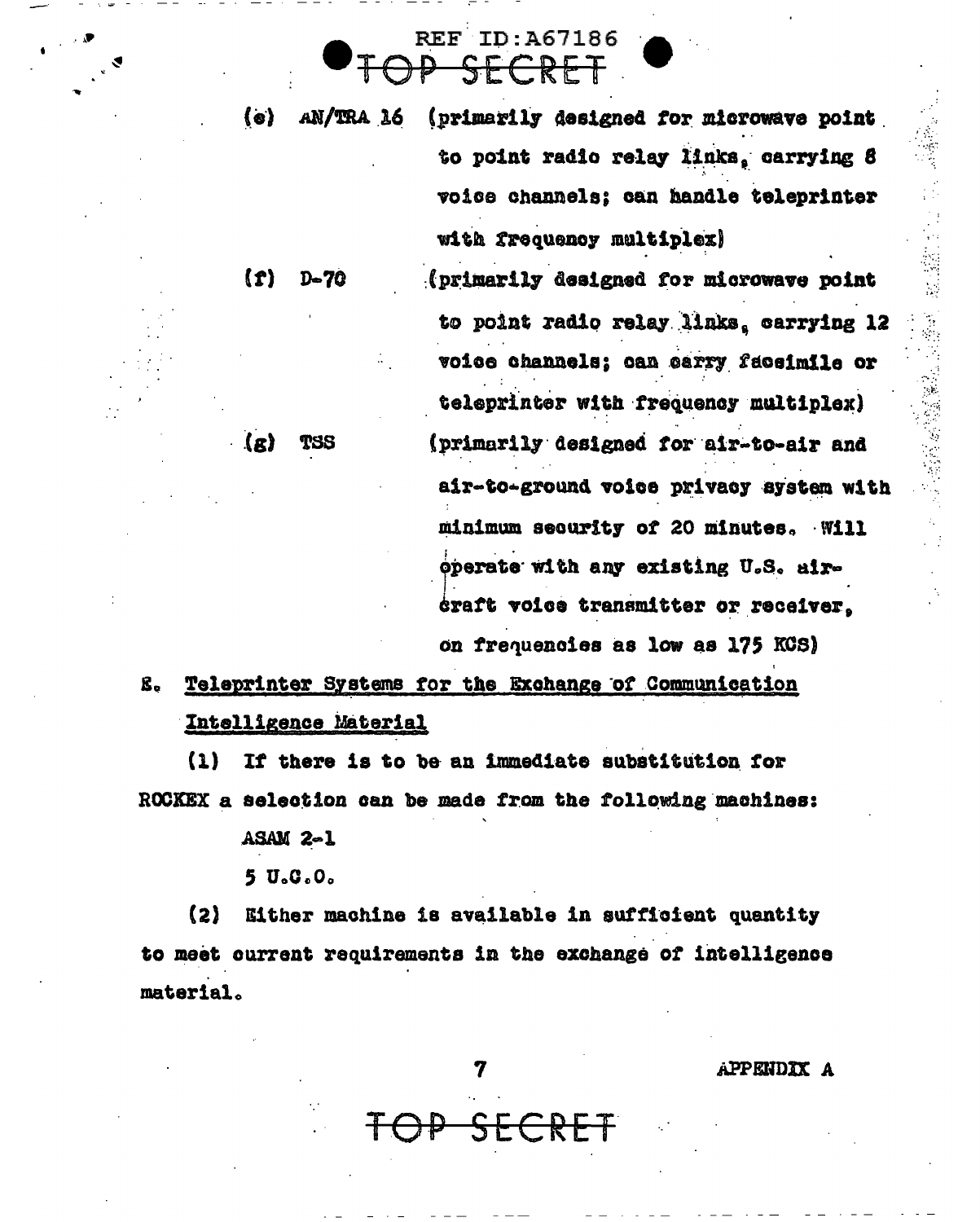REPORT TO THE BRITISH AND US CHIEFS OF STAFF EXPLOEATORY BY THE BRITISH / US COMMUNICATIONS SECURITY CONFERENCE TO SEPTEMBER 1950

REF ID:A67186

Initial Exhlorators Honfefence for the exchange of Cryptographic Information under the following item headings:

- $(a)$ Low Echelon (including Minor War Vessels) Telegraphic Systems including Combined Assault Codes and tactical systems for all military purposes.
- $(b)$ Merchant Ships Telegraphic Systems.
- $(a)$ Meteorological Security Systems, including Facsimile. Teleprinter and Telegraph.
- $(d)$ Voice Security Systems for Tactical Purposes.
- (e) Teleprinter systems for the exchange of Intelligence material.

As agreed by the British and the US Chiefs of Staff.<sup>\*</sup> a 1. British/US Conference to consider the above subjects was opened in Washington on the 21st September 1950.

 $2<sub>a</sub>$ Summaries of the proceedings at the meeting which followed have been prepared and these are held both by the Director. Armed Forces Security Agency, Washington, and the Secretary, Cypher Policy Board, London.

171 In our estimation this conference has been of outstanding value not only in the field of Combined Communications but also

 $JCS$  207 $L/2$  - 27 December 1949. US Reference: British Reference:  $COS(W) - 25$  August 1950.

Declassified by NSA/CSS Deputy Associate Director for Policy and Record by  $\delta F$  $0n 20130819$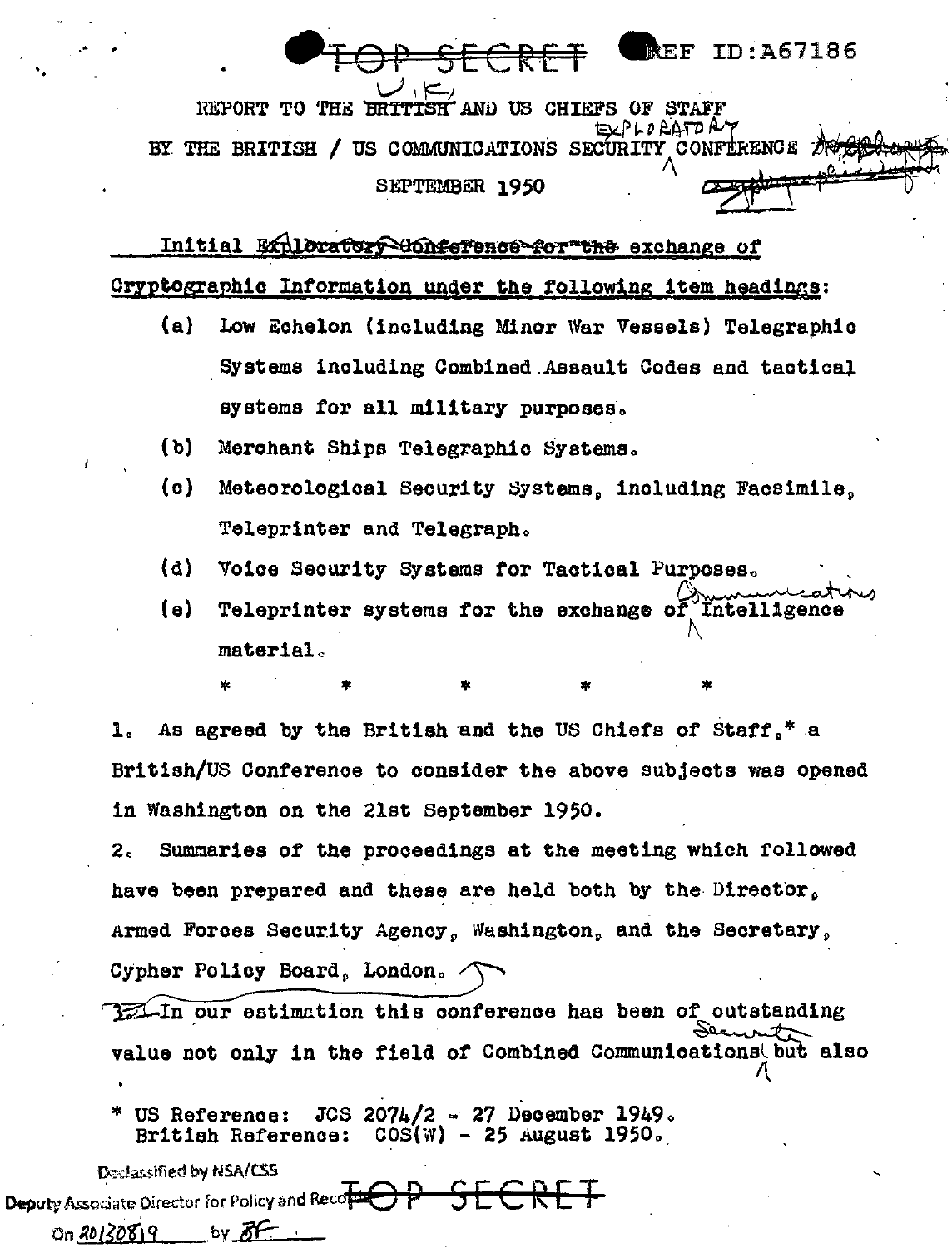in the field of US and British Intra-Communications and make general recommendations.

- That immediately and on a continuing basis, there (a) · be complete interchange of the technical details of the systems discussed in this exploratory conference. This should include technical visits.
- That discussion and interchange of technical infor- $(b)$ mation on certain other items of combined interest.

such as the security aspects of IFF and authentication e geverator T of of avannents a be authorized.  $systems$ 

- (c) That security evaluations be made and exchanged on all items discussed.
- That a copy of the final report of the conference be  $(d)$ aubmitted to the U.S.EU.K. JCEC-and-that the U-ST-U-K-JCEC bespequested stated consider and resolve as a matter of urgency the operational requirements in all fields of Combined Cryptographic (Communications.
- (a) That there be annual conferences on these subjects for the next four years, to be held alternately in London and in Washington, the first of these to take place in London in approximately nine months time.

4. The recommendations in paragraph 3 above together with the detailed conclusions of the Conference which are attached as Appendix A to this report are submitted with the-\_pecommendetDon\_ <del>that they be endorsed</del> by the British and U.S. Chiefs of Staff.

 $\epsilon$   $\epsilon$   $\epsilon$   $\epsilon$   $\epsilon$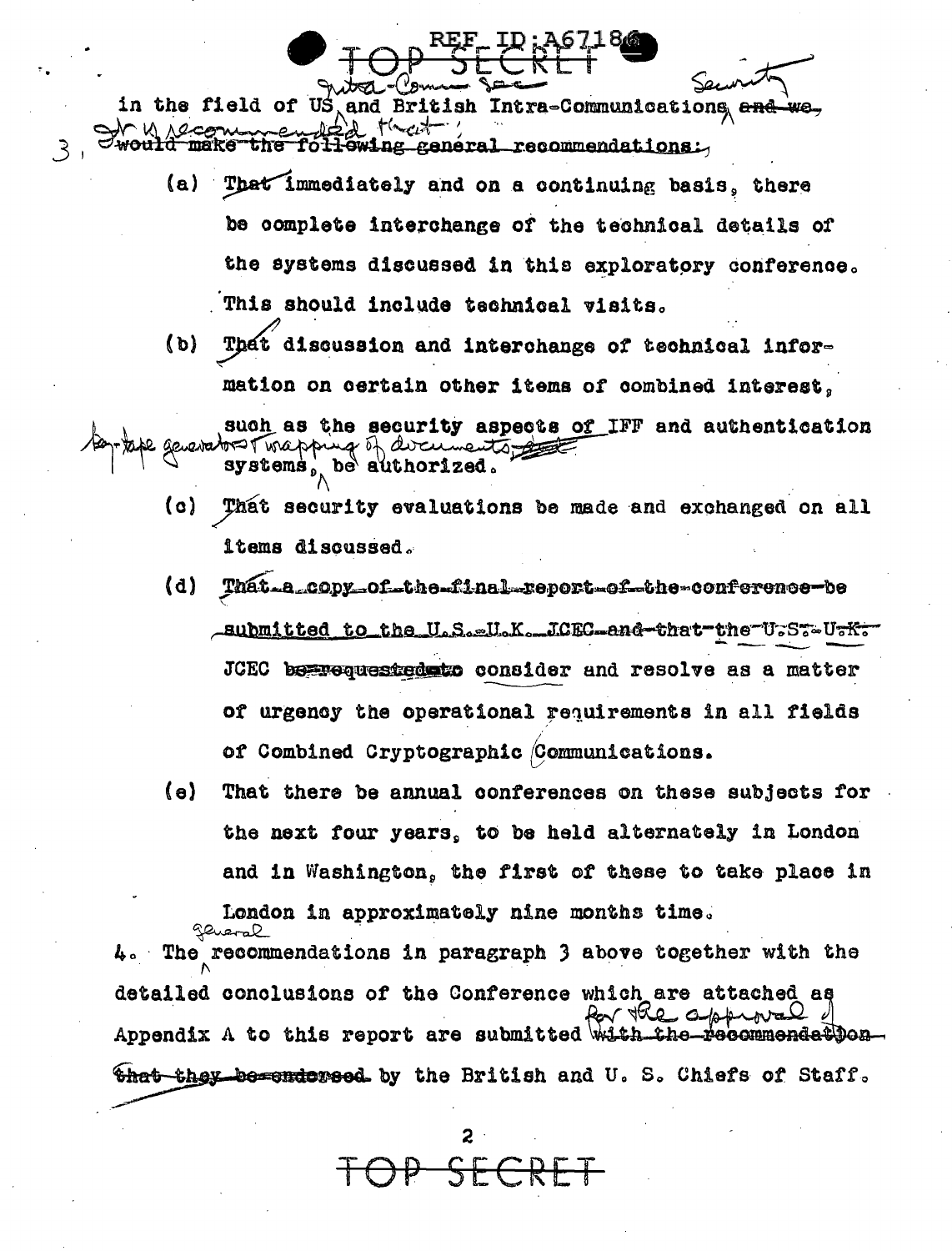

#### APPENDIX A

#### CONCLUSIONS

Low Echelon (including Minor War Vessels) Telegraphic  $A<sub>o</sub>$ Systems including Combined Assault Codes and Tactical Systems for all Military Services

 $(1)$ No machine system is likely to be available for general combined use before 1954. of the forego

(2) If combined systems are required for any purpose in the interim period, possible systems are:

Strip

Linex

Cursex

Playfex

Running Key Cipher

To meet the long term requirements for low echelon  $(3)$ combined systems selections should be made within the next 12 months.  $\bar{A}$ Possible devices are:

3

DUP 1

AFSAM 7

"PCM"

AFSAM 9

**MCM** 

Concert

Rollick

Declassified by NSA/CSS

On 20130819

Deputy Associate Director for Policy and Recorde

by the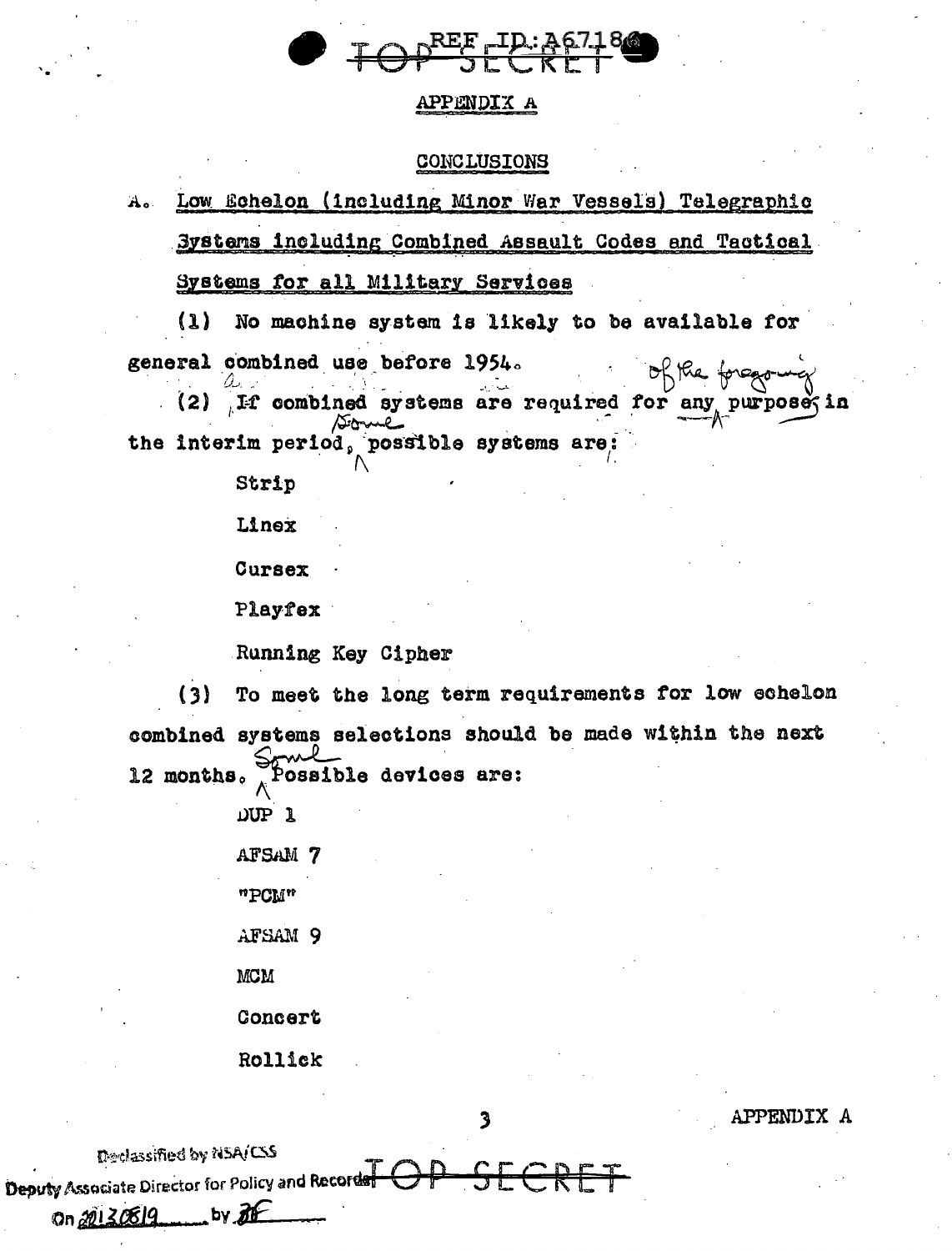

#### B. Merchant Ship Telegraphic Systems

4 machine system of at least equivalent security but <br>which is under consideration. faster than Cursex should replace it, when available, and that such a system should be selected within the next 12 months.  $\bigwedge$  Possible devices are:

"PCM"

DUP 1

.AFSAM 7

MCM

# C. Meteorological Security Systems, Including Facsimile. Teleprinter and Telegraph

 $(1)$  No machine crypto system for meteorological purposes is likely to be available for general combined use before  $1954$ .

(2) It combined systems are required tor meteorological Is likely to be available for general contined use be.<br>(2) If combined systems are required for meteoro.<br>purposes in the interim period, possible devices are:

 $(a)$  Air-Ground - ASAD 1

Otmetco

#### .1uametoo

 $\bullet$  (b) Telegraph  $\circ$  CCM (modified for weather encipher.

ment) Pencil and paper system for

very low echelon purposes.

 $(o)$  Teleprinter  $\in$  ASAM 2-1

(d) Facsimile - None available

(J) To meet the long term requirements tor encipherment of meteorological data, t the long term requi:<br>al data, selection show<br>show a devices are selection should be made within the next 12 months. Possible devices are:

TOP SECRET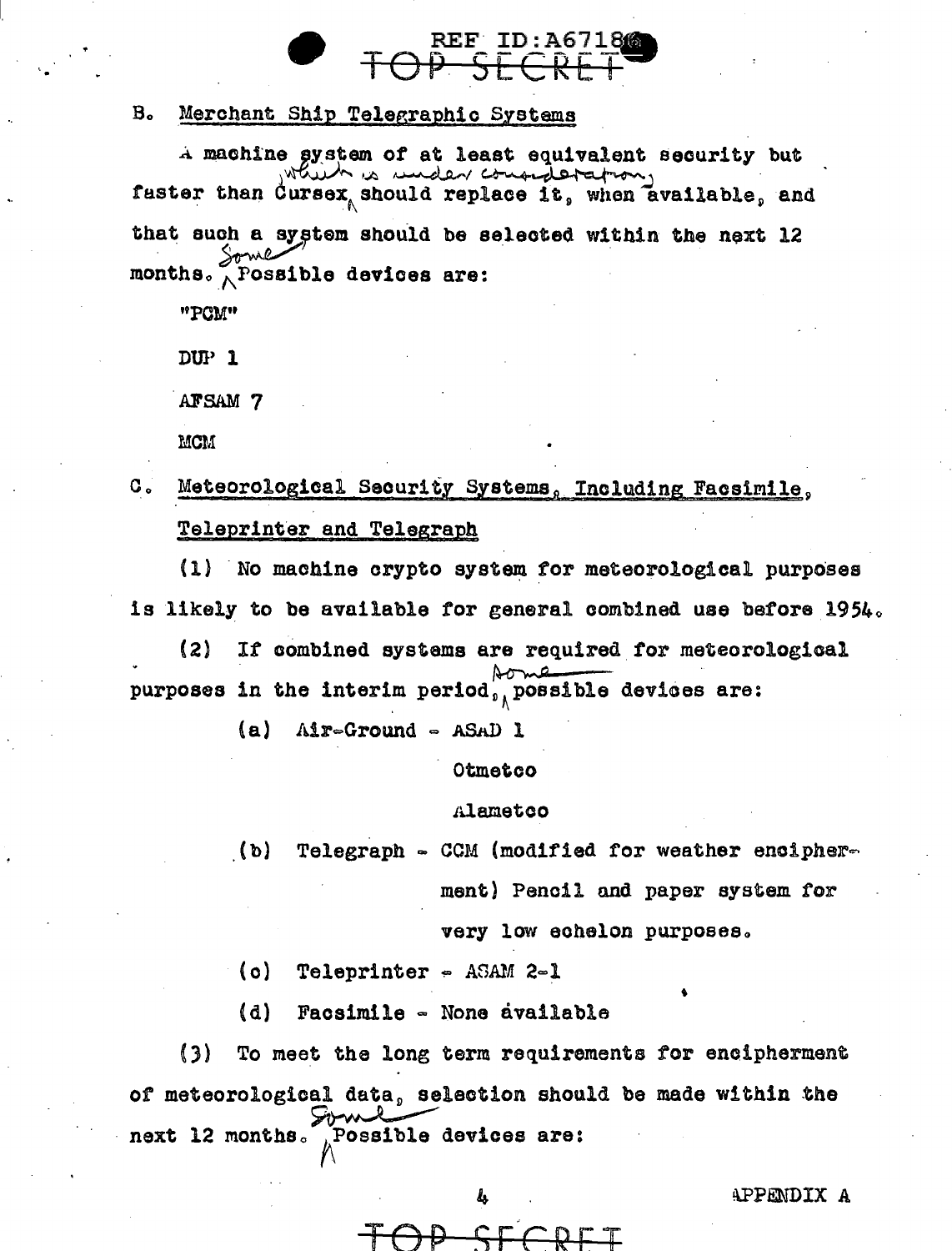

(a) Air-Ground - ASAD 1

Otmetoo

Alametco

Any available ciphony system<br>
<del>1994–9</del> with provision for weather  $(b)$ Telegraph

encipherment

AFSAM 7

"PCM"

Singlet

Pendragon

DUP  $l =$  designed for weather

encipherment

Pencil and paper systems

 $\{o\}$ Teleprinter - AFSAM 9

 $ASAM 2-1$ 

Concert

Rollick

Mercury

 $(d)$  $Cifax - ASAX 2$ 

NRL Cifax

METFAX

Selection in category (d) may not be possible until an **NOTE:** agreement is reached in the UK-US JCEC on the requirements and characteristics for plain text facsimile equipment and associated transmission systems for meteorological use.

APPENDIX A

<del>P SE</del>

5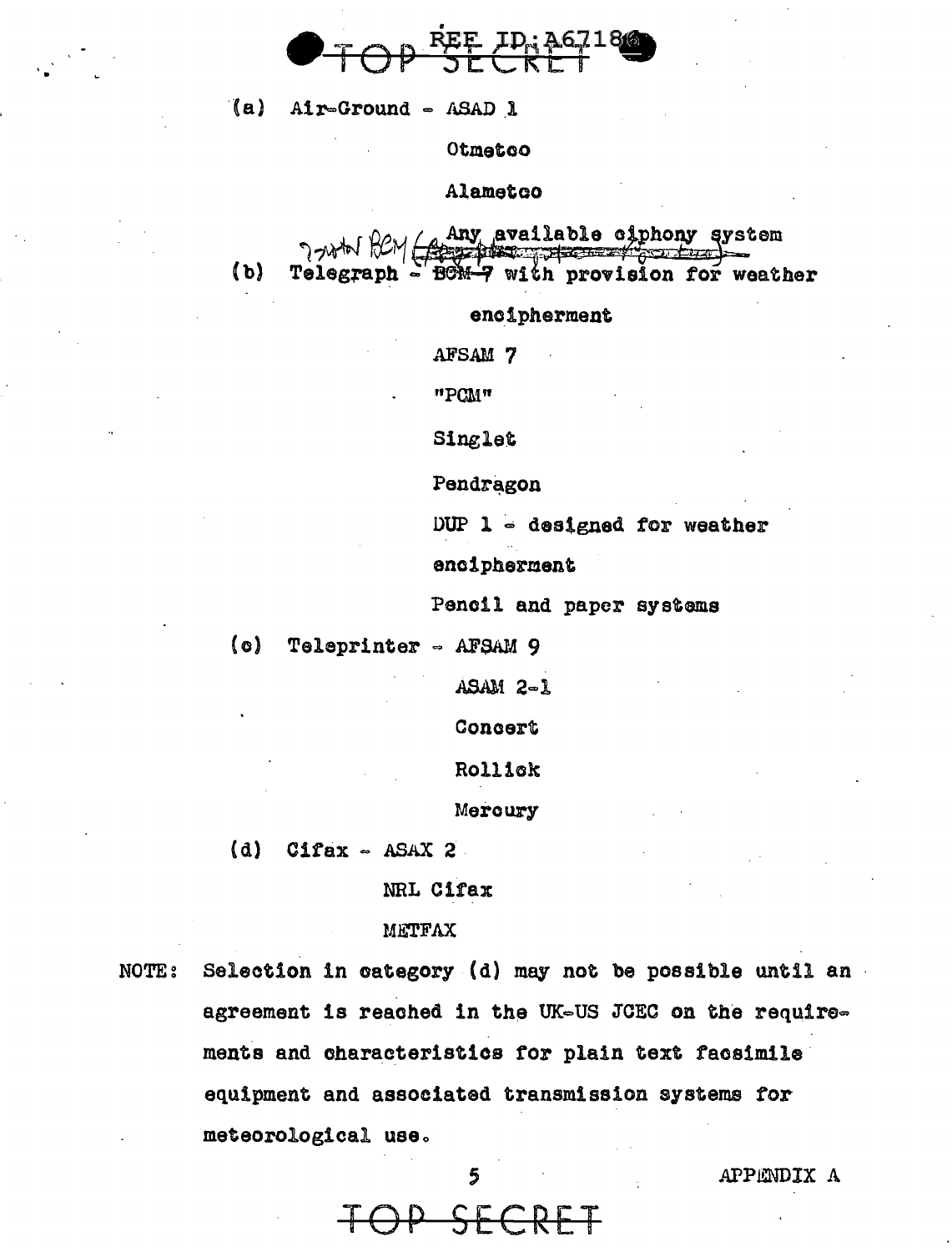Do Voice Seomrity Systems *tor* Tactical Purposes

•

(1) No oiphony system is likely to be available tor general combined use before 1954.

 $\bigcirc$  TOP SECRET

(2) There are no possibilities for suitable devices in the interim period.

(3) To meet the long term requirements for combined (3) To meet the long term<br>oiphony systems selection shou,<br>months. Possible devices are: ciphony systems selection should be made within the next 12

|               | ciphony attachment; can be used only  |
|---------------|---------------------------------------|
|               | over circuits of normal bandwidth)    |
| (b)<br>ASAY 8 | (designed primarily for airborne use; |
|               | possibly suitable for general low     |
|               | echelon use; can be used with VHF     |
|               | transmission only and is capable of   |
|               | group working)                        |

(c) Hallmark (primarily designed tor tactical point to point circuits using VHF or wideband oircuits; could be usod to provide secure point to point teletype and taosimile transmissions) (d) Sorcerer (primarily designed for point to point

ciphony over long and short distance circuits of normal band width)

6 .APPElIDIX ·A

 $SF$